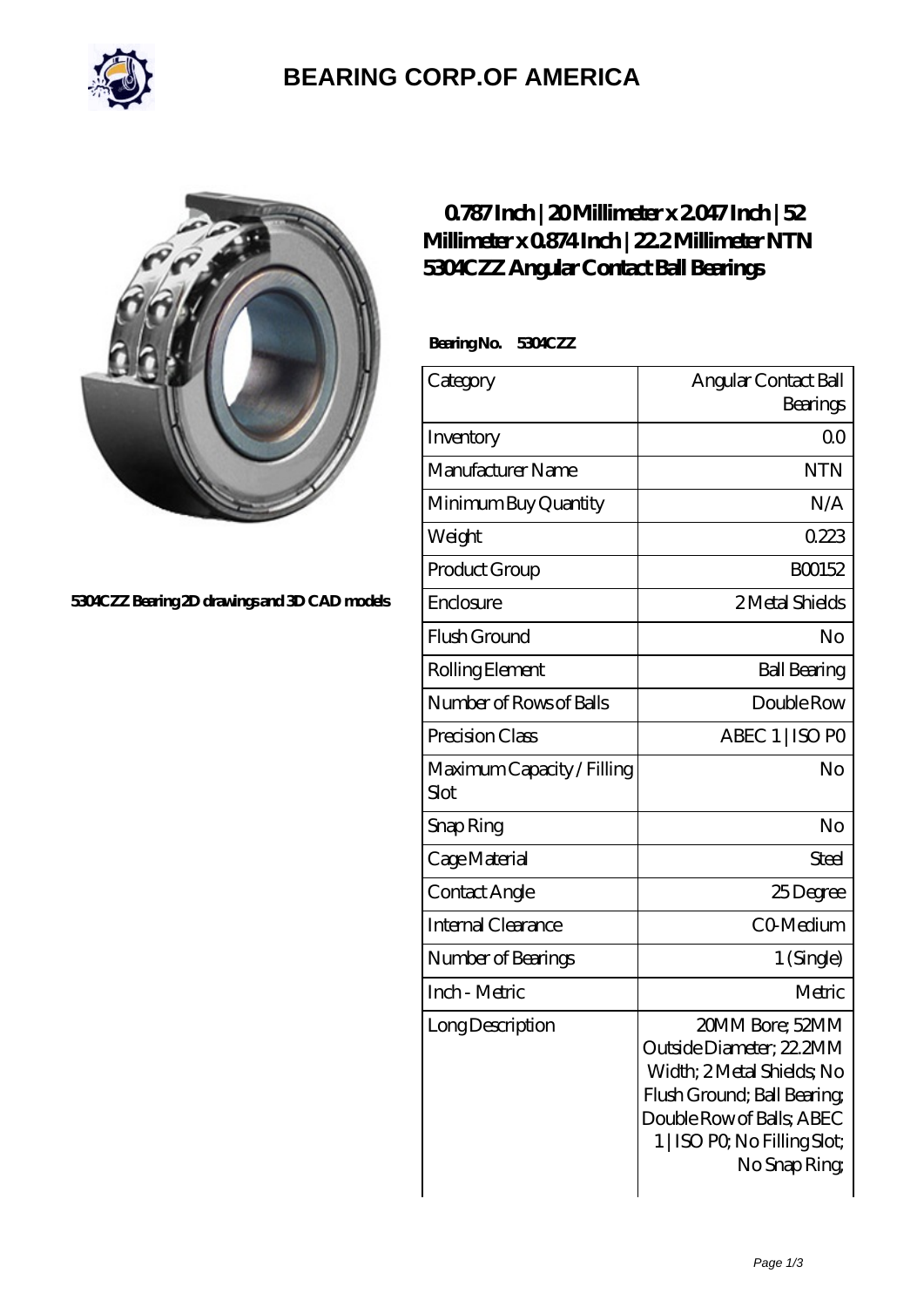

## **[BEARING CORP.OF AMERICA](https://m.bluemondayreview.com)**

|                                 | CO Medium; Steel Cage; 25<br>Degree; 1 |
|---------------------------------|----------------------------------------|
| Category                        | Angular Contact Ball<br>Bearing        |
| <b>UNSPSC</b>                   | 31171531                               |
| Harmonized Tariff Code          | 8482105028                             |
| Noun                            | Bearing                                |
| Keyword String                  | Angular Contact                        |
| Manufacturer URL                | http://www.ntnamerica.co<br>m          |
| Manufacturer Item Number        | 5304CZZ                                |
| Weight/LBS                      | 0493                                   |
| D                               | 2047 Inch   52 Millimeter              |
| $\overline{\rm d}$              | 0.787 Inch   20 Millimeter             |
| B                               | 0874Inch   22.2 Millimeter             |
| bore diameter:                  | 20mm                                   |
| radial static load capacity:    | 2850lb                                 |
| outside diameter:               | $52 \text{mm}$                         |
| operating temperature<br>range: | $-40$ to $120^{\circ}$ C               |
| overall width:                  | 08750in                                |
| cage material:                  | Steel                                  |
| contact angle:                  | $25^{\circ}$                           |
| outer ring width:               | $222$ mm                               |
| rowtype & fill slot:            | Double-RowNon-Fill Slot                |
| maximum rpm:                    | 11000RPM                               |
| internal clearance:             | CO                                     |
| finish/coating                  | Uncoated                               |
| bore type:                      | Round                                  |
| precision rating                | Class 0                                |
| closure type:                   | Double Shield                          |
| fillet radius                   | $1.1 \,\mathrm{mm}$                    |
| snap ring included:             | Without Snap Ring                      |
|                                 |                                        |